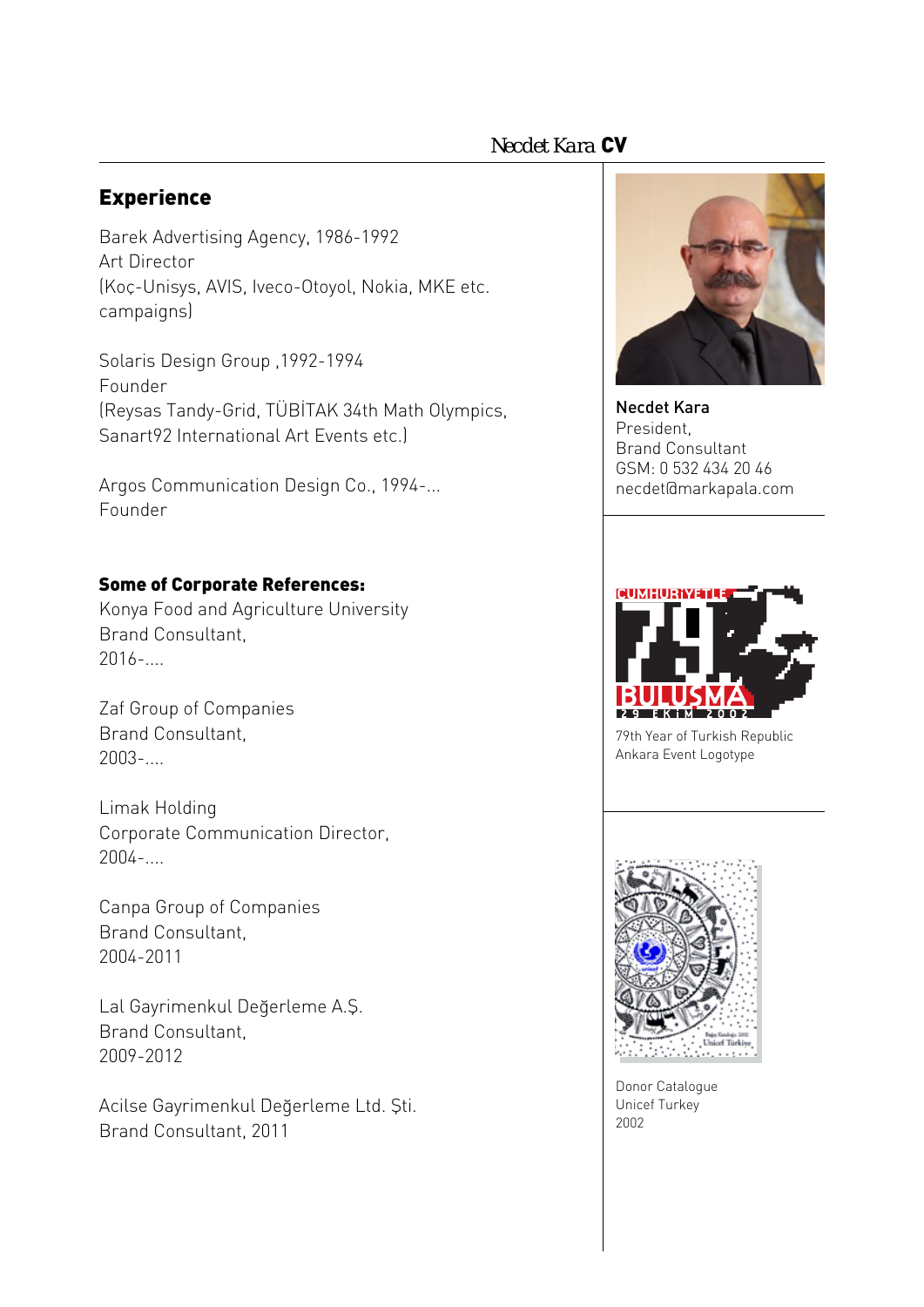### *Necdet Kara* CV

Alfamax Electronic Brand Consultant, 2008-2011

Vimpi Brand Communication Consultancy, 1995-2001

Makimsan Group, 1998-1999 Zintore Parfume Brand Design and Management, 2005-2006

Gazi University Faculty of Communication ve Başkent University Faculty of Communication, Instructor, 2001-2004

### Some of Non-Profit Organization References:

- United Nations
- UNDP
- Unicef
- UNFPA
- UNAIDS
- Woman Foundation

# **Education**

Ankara University Faculty of Communication

# Memberships

Association of Graphic Designers 1986 Ankara Association of Advertisers, 1995-2017 Association of Ad Creators, 2004-2017 Brand Council, 2015



# Gazi University Faculty of Communication **Instructor**



Başkent University Faculty of Communication Instructor



**KOSGEB** 

Instructor of Advertisement and Brand Management



**KURULUSU** 

INTERNATIONAL COUNCIL OF GRAPHIC DESIGN ASSOCIATIONS



Association of Ad Creators, Ankara Represantative



**ANKARA REKLAMCILAR DERNEĞİ** 

President of 8-9. Period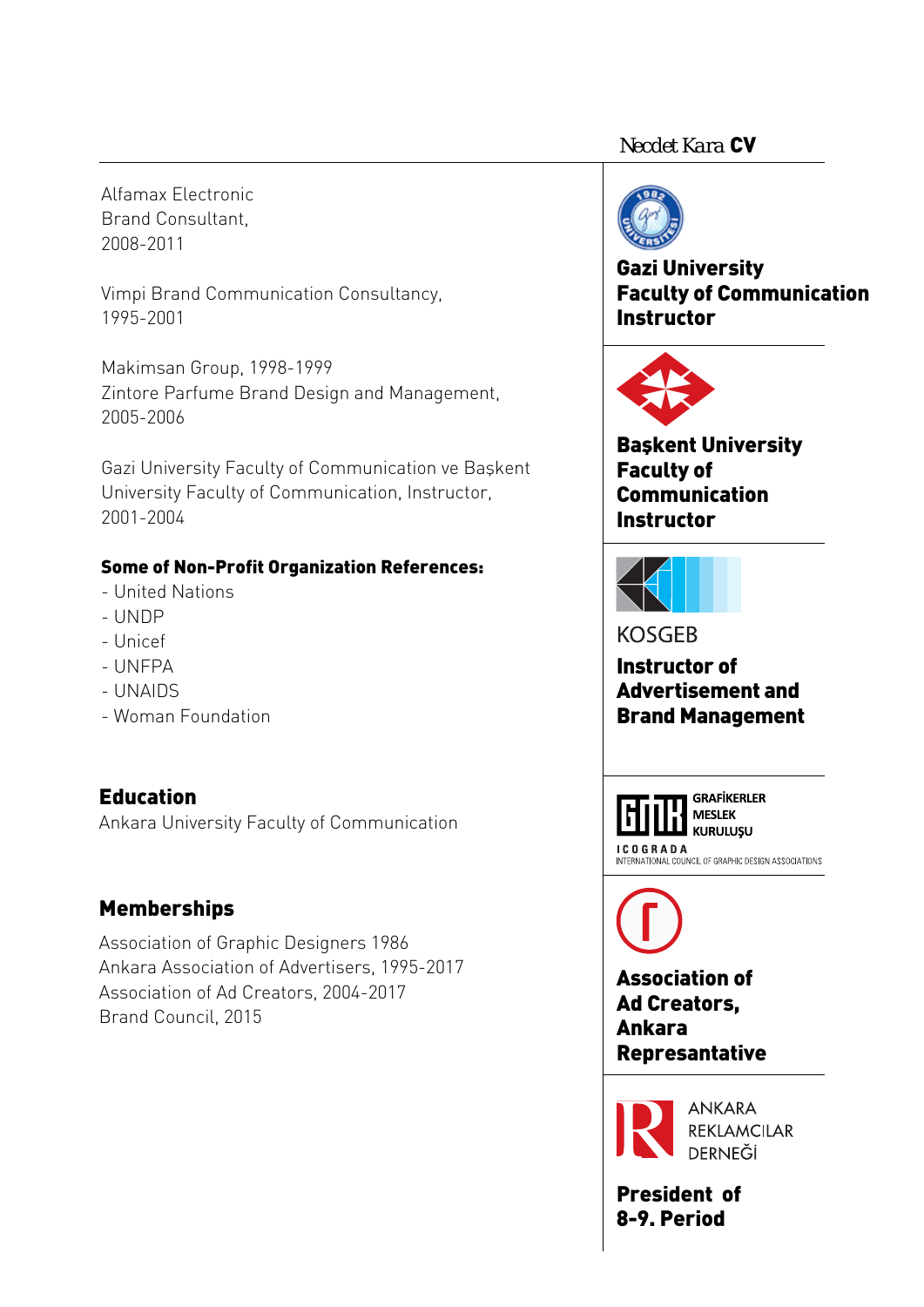## *Senem Lefkeli* CV

### Experience

- 2006- : Argos Communication Design Co. Creative Director
- 2002-2006 : Siyah Graphic Creative Director
- 1993-1999 : Argos Communication Design Co. Founder, Graphic Designer

# Some of Non-Profit Organization References

#### UNFPA (UNITED NATIONS)

- Reduce Domestic Violence Against Women Project
- Design of 12 books,
- Design of Education Sets for related professionals

#### UNICEF

- "Children First, One More Step"
- Brochure design,
- Design of project posters,
- Designs of calendar, roll up, sticker and other project objects.

• Design of books, reports, logotypes, posters, newspaper and magazine ads for some Unicef projects.

#### UNDP (UNITED NATIONS)

- Diyarbakır-Batman-Siirt Development Project
- Sivas-Erzincan Development Project







#### Senem Lefkeli

Creative Director, Founder 1974 GSM: 0 532 523 35 74 senem@markapala.com



Reduce Domestic Violence Against Women Project books



Unicef Children First Project



Unicef newspaper ads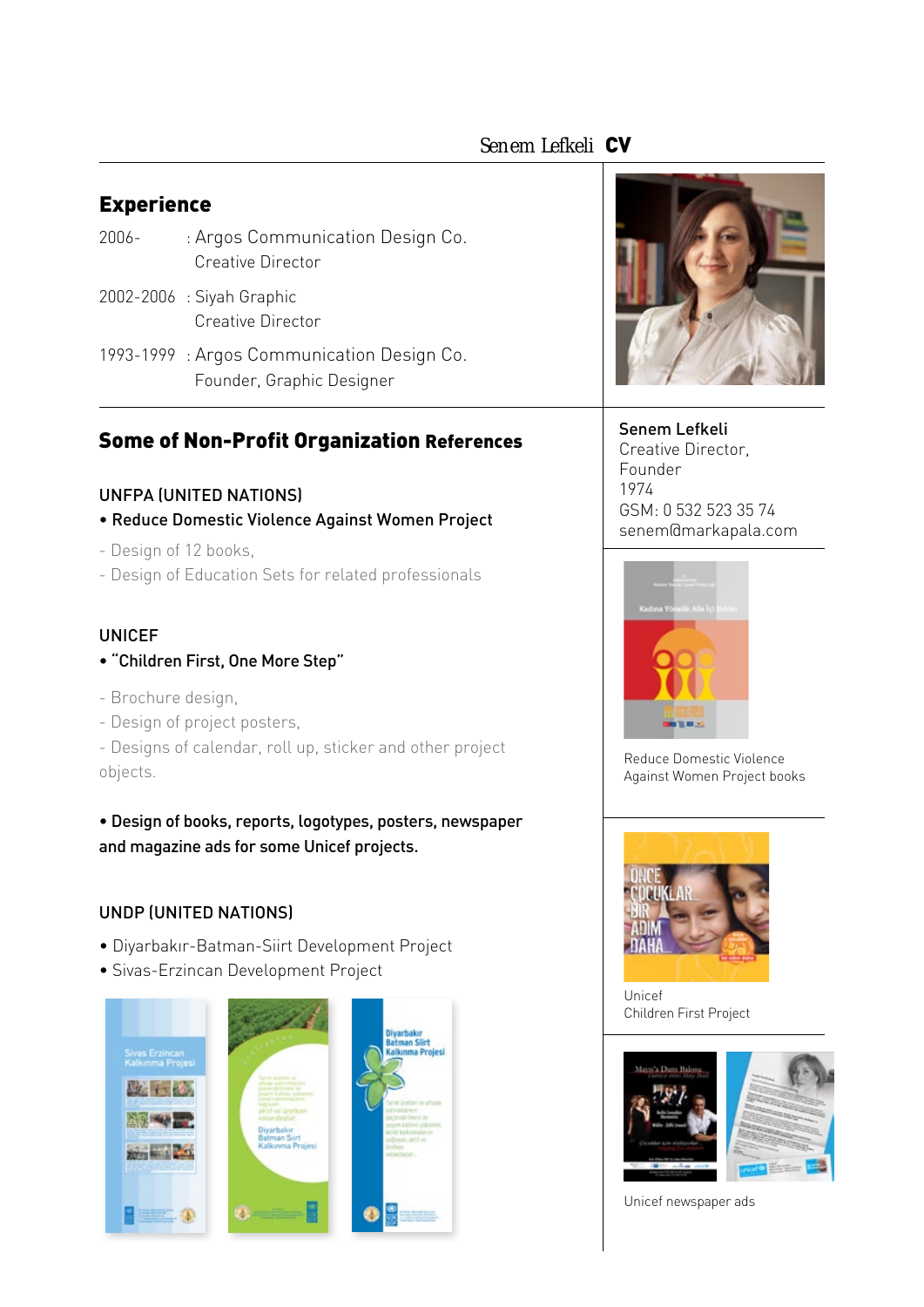# *Senem Lefkeli* CV

#### THE FOUNDATION FOR WOMEN'S SOLIDARITY

Books, brochures and posters design.



### UNAIDS (UNITED NATIONS)

• HIV/AIDS Researches and HIV Test Project

### AKSAV (Antalya Culture & Art Foundation)

- 40th Antalya Golden Orange Film Festival Cataloque Design
- 7th Antalya Poem Days Poster, brochure and invitation design
- 12th Golden Orange Poem Festival Poster, brochure and invitation design

# Projects

- Zafer Construction Calendar Sets
- Wall calendar, table calendar ve agenda designs.



- Freekopi Yeni Fikirler Medya A.Ş.
- Morrow İletişim Danışmanlığı







UNFPA Report



UNAIDS book cover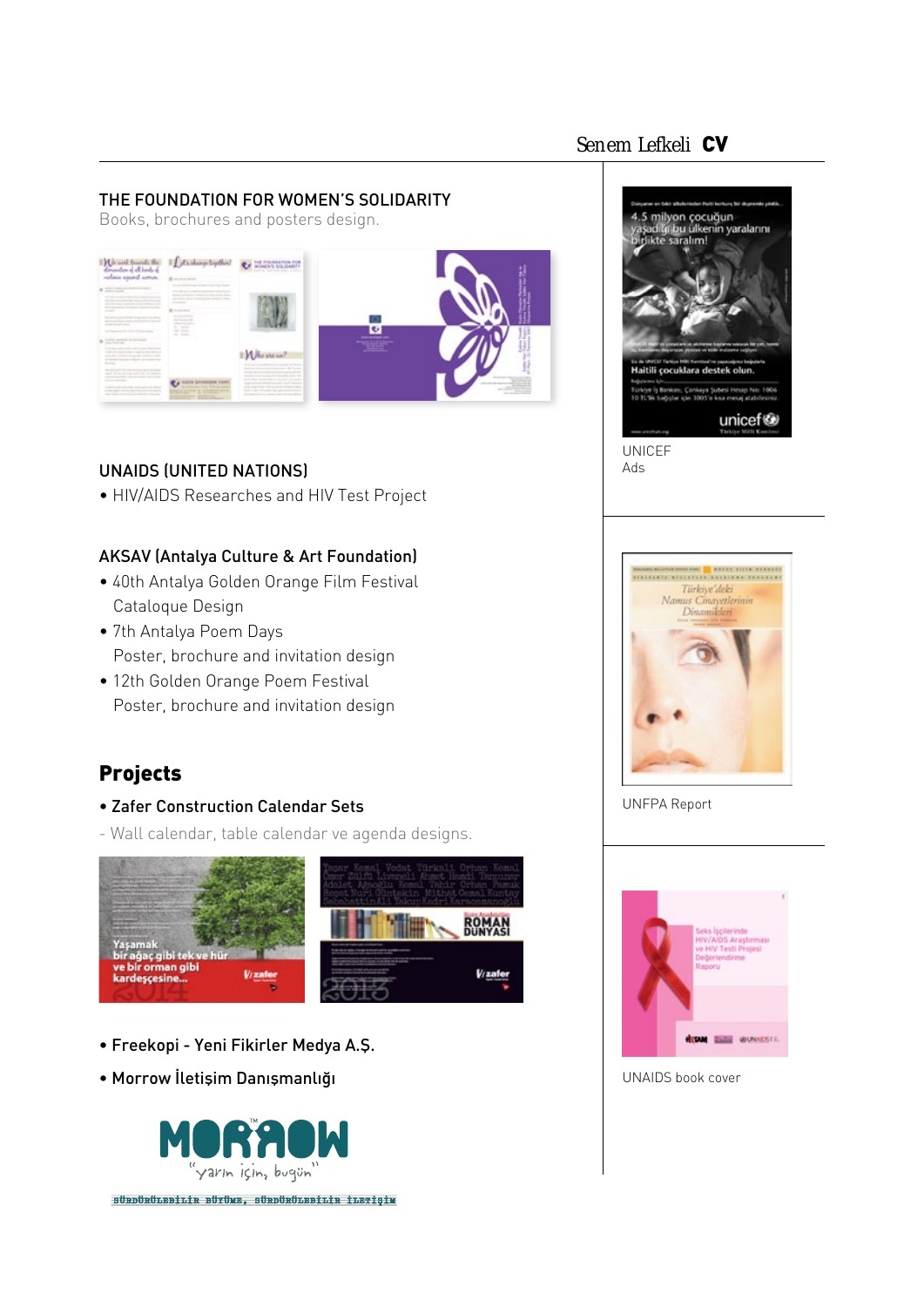# *Senem Lefkeli* CV

# Corporate References

- Konya Food and Agriculture University
- Limak Holding
- Limak Energy
- Limak Ambassadore Hotel
- LimakPort İskenderun
- Zafer Construction
- Lal Apprisal
- Canpa Group of Companies
- Stoper A.Ş.
- Alfamax A.Ş.
- Acilse Değerleme Ltd. Şti.
- Asista Teknik Servis Hizmetleri
- Hiref Ankara
- Logos Kimya Teknolojileri
- Celine Organization
- Antalya Valiliği Kültür Envanteri Serisi



Limak Annual Reports



Limak Energy catalogue



The logotype design for company who produces de-icing chemicals to aircrafts.